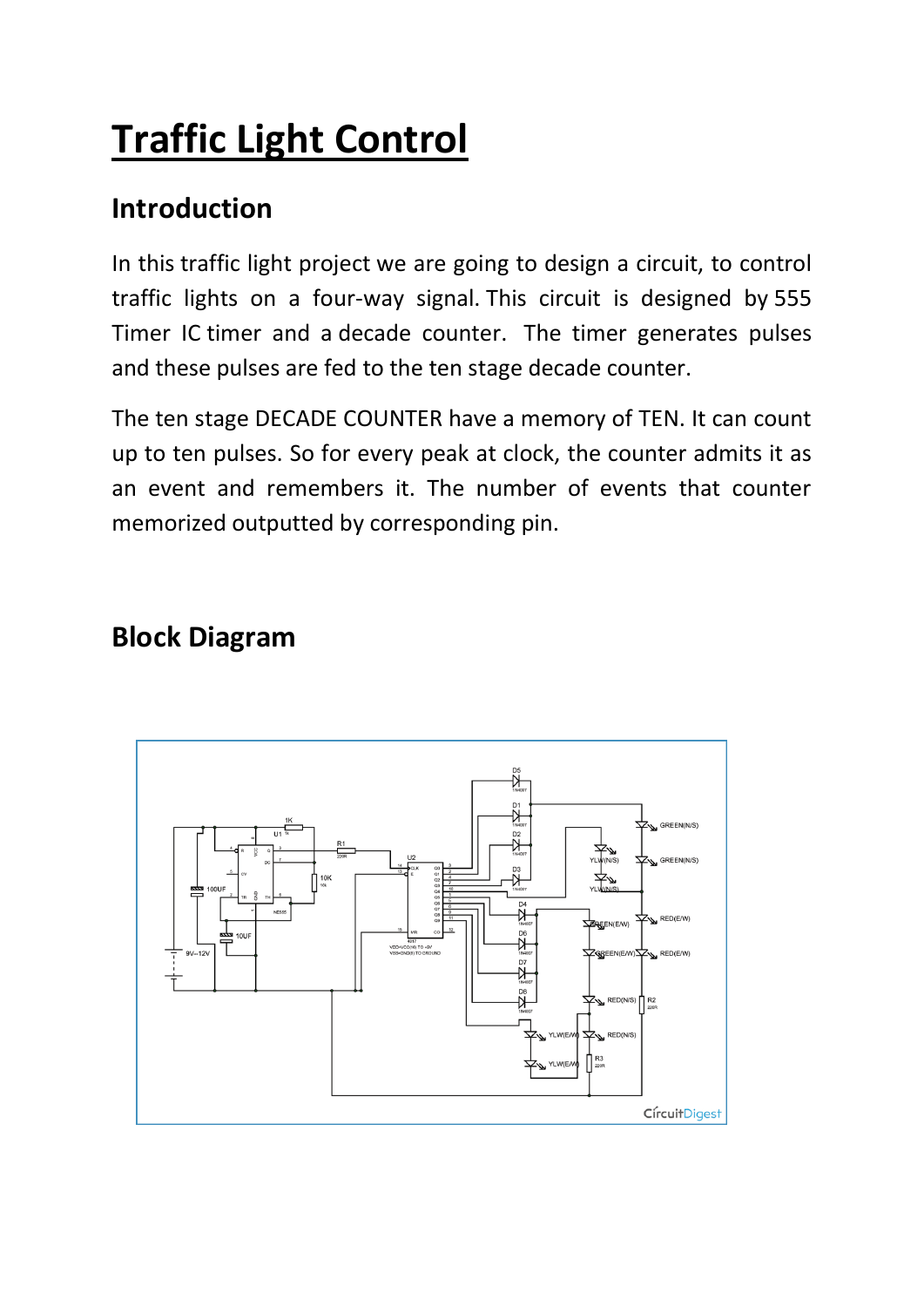### **Component**

- +9v to +12v supply voltage
- 555 Timer IC
- 1KΩ, 10KΩ, 220Ω resistors (3 pieces),
- 10µF and 100µF capacitors
- RED LED (4 pieces), BLUE LED (4 pieces) and YELLOW LED (4 pieces)
- CD4017 Decade Counter IC
- IN4007 diodes (8 pieces)

## **Circuit Diagram and Explanation**

Four way **traffic light circuit diagram using 555 Timer IC** is shown in the above diagram. The timer here generates pulses of time period 100ms approximately. So the ON time is 50ms and OFF time is 50ms. This time duration can be changed by changing the capacitor value. Although street lights have a shift time for 2minutes, here we are reducing the time for testing the circuit.

The time shift for a **four way traffic light** can be achieved in this circuit by replacing the 10uF capacitor with a 470uF one. Once the power is tune ON, the timer acts as a square wave generator and generates clock, this clock is fed to the DECADE BINARY COUNTER. Now the decade binary counter counts the number of pulses given at the clock and lets the corresponding pin output go high, for example, if the event count is 3 then Q2 pin of counter will be high and if 5 is count the pin Q4 will be high. So for every 100ms there will be a peak, with this peak the counter memory gains by one and so is the output.

The diodes here prevent the shorting of counter outputs, say if the count is two with this the Q1 will be high (since Q1 is high all other